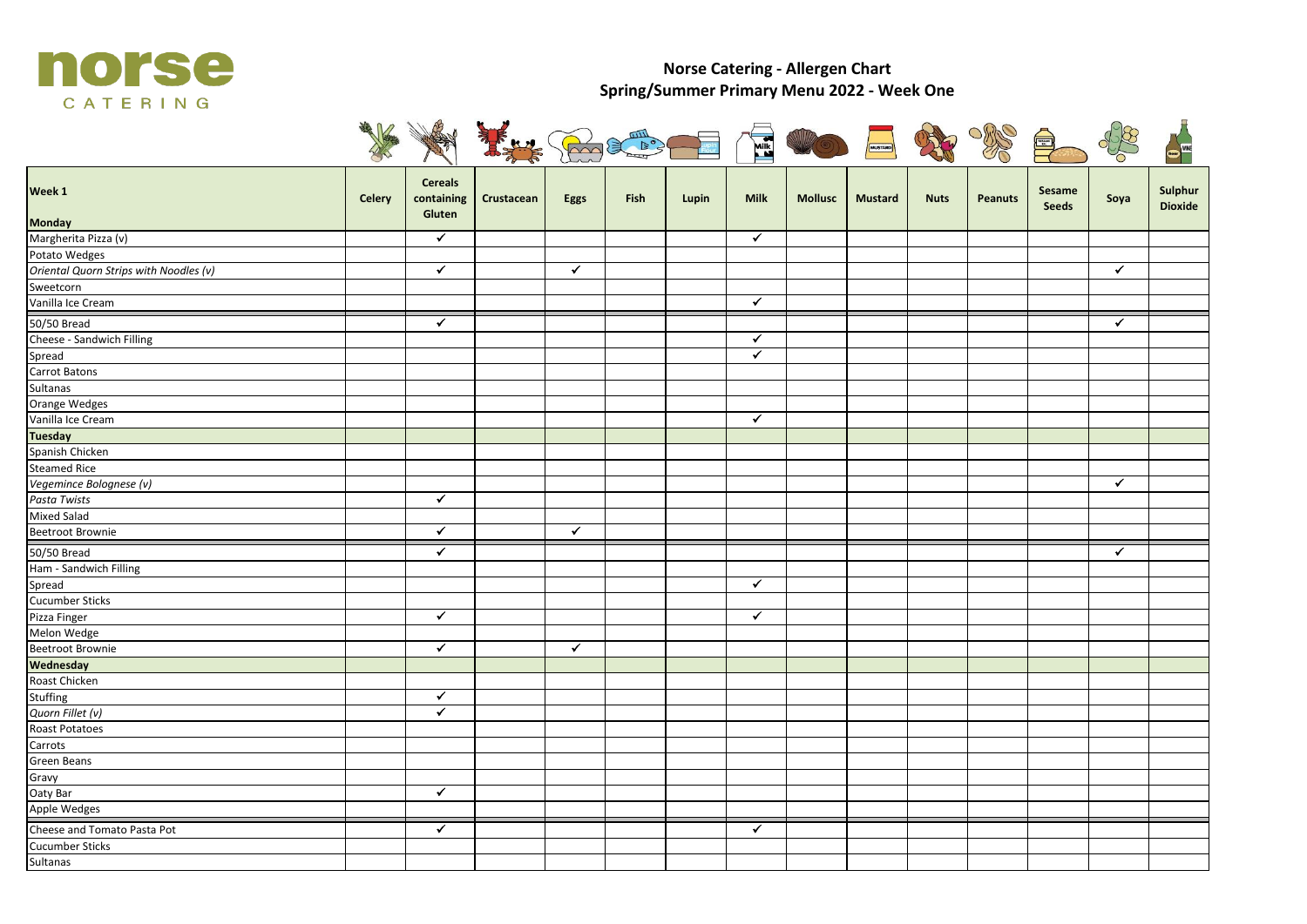| Fresh Fruit Portion               |              |              |              |              |  |  |              |  |
|-----------------------------------|--------------|--------------|--------------|--------------|--|--|--------------|--|
| Oaty Bar                          | $\checkmark$ |              |              |              |  |  |              |  |
| Thursday                          |              |              |              |              |  |  |              |  |
| Beef Bolognese                    |              |              |              |              |  |  |              |  |
| Pasta Twists                      | ✓            |              |              |              |  |  |              |  |
| Sweet Potato and Lentil Curry (v) |              |              |              | ✓            |  |  |              |  |
| <b>Steamed Rice</b>               |              |              |              |              |  |  |              |  |
| <b>Mixed Vegetables</b>           |              |              |              |              |  |  |              |  |
| Banana Cupcake                    | ✓            |              |              | $\checkmark$ |  |  |              |  |
| 50/50 Bread                       | ✓            |              |              |              |  |  | $\checkmark$ |  |
| Egg Mayonaise                     |              | $\checkmark$ |              | ✔            |  |  |              |  |
| Spread                            |              |              |              | $\checkmark$ |  |  |              |  |
| Carrot Batons                     |              |              |              |              |  |  |              |  |
| Cheese Bar                        |              |              |              | $\checkmark$ |  |  |              |  |
| Orange Wedges                     |              |              |              |              |  |  |              |  |
| Banana Cupcake                    | ✓            |              |              |              |  |  |              |  |
| Friday                            |              |              |              |              |  |  |              |  |
| <b>Breaded Fish Fingers</b>       | ✓            |              | $\checkmark$ |              |  |  |              |  |
| Tomato and Courgette Omelette (v) |              | $\checkmark$ |              | $\checkmark$ |  |  |              |  |
| Chips                             |              |              |              |              |  |  |              |  |
| Garden Peas                       |              |              |              |              |  |  |              |  |
| <b>Baked Beans</b>                |              |              |              |              |  |  |              |  |
| Fresh Fruit Salad                 |              |              |              |              |  |  |              |  |
| <b>Bread Roll</b>                 | ✔            |              |              |              |  |  | ✔            |  |
| Ham - Sandwich Filling            |              |              |              |              |  |  |              |  |
| Spread                            |              |              |              | $\checkmark$ |  |  |              |  |
| Carrot Batons                     |              |              |              |              |  |  |              |  |
| Sultanas                          |              |              |              |              |  |  |              |  |
| Fresh Fruit Portion               |              |              |              |              |  |  |              |  |
| Fruit Yoghurt                     |              |              |              | $\checkmark$ |  |  |              |  |

**Norse kitchens are nut-free environments and every precaution is taken to eliminate the likelihood of cross-contamination of allergens within school kitchens, we are** 

**unable to guarantee a one hundred percent allergen free environment**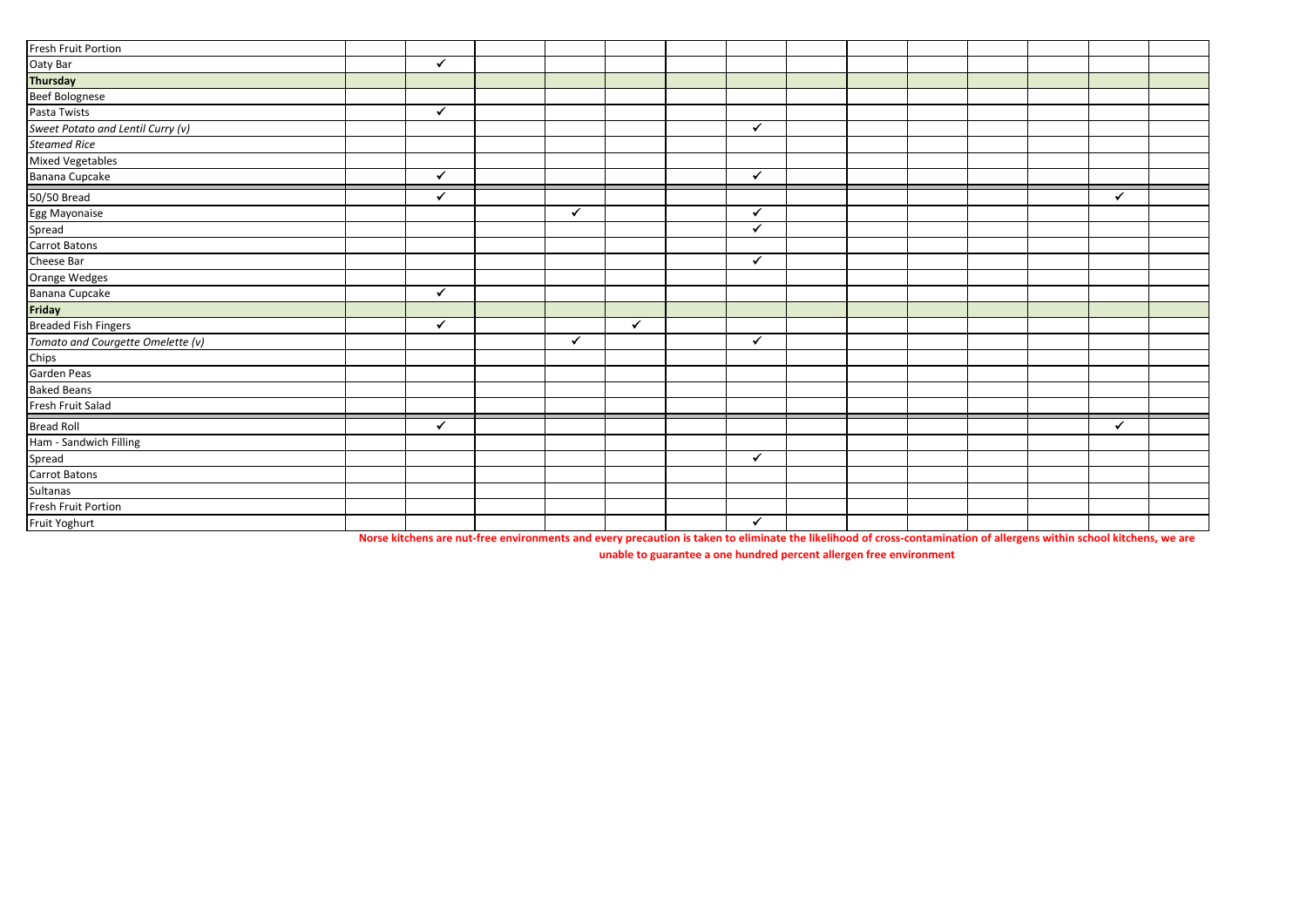

## **Norse Catering Allergen Chart Spring/Summer Primary Menu 2022 - Week Two**



| Week 2                          | Celery | <b>Cereals</b><br>containing<br>Gluten | Crustacean | Eggs         | Fish | Lupin | <b>Milk</b>          | <b>Mollusc</b> | <b>Mustard</b> | <b>Nuts</b> | <b>Peanuts</b> | Sesame<br><b>Seeds</b> | Soya         | Sulphur<br><b>Dioxide</b> |
|---------------------------------|--------|----------------------------------------|------------|--------------|------|-------|----------------------|----------------|----------------|-------------|----------------|------------------------|--------------|---------------------------|
| <b>Monday</b>                   |        |                                        |            |              |      |       |                      |                |                |             |                |                        |              |                           |
| <b>Breaded Chicken</b>          |        | ✔                                      |            |              |      |       |                      |                |                |             |                |                        |              |                           |
| Half Tortilla Wrap              |        | $\overline{\checkmark}$                |            |              |      |       |                      |                |                |             |                |                        |              |                           |
| Lettuce                         |        |                                        |            |              |      |       |                      |                |                |             |                |                        |              |                           |
| Mayonnaise                      |        |                                        |            | $\checkmark$ |      |       |                      |                | $\checkmark$   |             |                |                        |              |                           |
| Potato Wedges                   |        |                                        |            |              |      |       |                      |                |                |             |                |                        |              |                           |
| Quorn and Tomato Pasta Bake (v) |        | $\checkmark$                           |            |              |      |       | $\checkmark$         |                |                |             |                |                        |              |                           |
| Crunchy Vegetable Sticks        |        |                                        |            |              |      |       |                      |                |                |             |                |                        |              |                           |
| Apple Flapjack                  |        | $\blacktriangledown$                   |            |              |      |       |                      |                |                |             |                |                        |              |                           |
| 50/50 Bread                     |        | $\checkmark$                           |            |              |      |       |                      |                |                |             |                |                        | $\checkmark$ |                           |
| Cheese - Sandwich Filling       |        |                                        |            |              |      |       | $\blacktriangledown$ |                |                |             |                |                        |              |                           |
| Spread                          |        |                                        |            |              |      |       | $\checkmark$         |                |                |             |                |                        |              |                           |
| Carrot Batons                   |        |                                        |            |              |      |       |                      |                |                |             |                |                        |              |                           |
| Sultanas                        |        |                                        |            |              |      |       |                      |                |                |             |                |                        |              |                           |
| Apple Wedges                    |        |                                        |            |              |      |       |                      |                |                |             |                |                        |              |                           |
| Flapjack                        |        | $\blacktriangledown$                   |            |              |      |       |                      |                |                |             |                |                        |              |                           |
| <b>Tuesday</b>                  |        |                                        |            |              |      |       |                      |                |                |             |                |                        |              |                           |
| Margherita Pizza (v)            |        | $\checkmark$                           |            |              |      |       | $\checkmark$         |                |                |             |                |                        |              |                           |
| Pasta Salad                     |        | $\overline{\checkmark}$                |            | $\checkmark$ |      |       |                      |                | $\checkmark$   |             |                |                        |              |                           |
| Vegemince and Bean Chilli (v)   |        |                                        |            |              |      |       |                      |                |                |             |                |                        | ✔            |                           |
| <b>Steamed Rice</b>             |        |                                        |            |              |      |       |                      |                |                |             |                |                        |              |                           |
| Sweetcorn                       |        |                                        |            |              |      |       |                      |                |                |             |                |                        |              |                           |
| Fruit Jelly                     |        |                                        |            |              |      |       |                      |                |                |             |                |                        |              |                           |
| 50/50 Bread                     |        | $\blacktriangledown$                   |            |              |      |       |                      |                |                |             |                |                        | $\checkmark$ |                           |
| Ham - Sandwich Filling          |        |                                        |            |              |      |       |                      |                |                |             |                |                        |              |                           |
| Spread                          |        |                                        |            |              |      |       | $\checkmark$         |                |                |             |                |                        |              |                           |
| <b>Cucumber Sticks</b>          |        |                                        |            |              |      |       |                      |                |                |             |                |                        |              |                           |
| Cheese Bar                      |        |                                        |            |              |      |       | $\checkmark$         |                |                |             |                |                        |              |                           |
| Fresh Fruit Portion             |        |                                        |            |              |      |       |                      |                |                |             |                |                        |              |                           |
| Fruit Jelly                     |        |                                        |            |              |      |       |                      |                |                |             |                |                        |              |                           |
| Wednesday                       |        |                                        |            |              |      |       |                      |                |                |             |                |                        |              |                           |
| Roast Beef                      |        |                                        |            |              |      |       |                      |                |                |             |                |                        |              |                           |
| Homemade Yorkshire Pudding      |        | $\checkmark$                           |            | $\checkmark$ |      |       | $\checkmark$         |                |                |             |                |                        |              |                           |
| <b>Mashed Potato</b>            |        |                                        |            |              |      |       |                      |                |                |             |                |                        |              |                           |
| Vegemince Cottage Pie (v)       |        |                                        |            |              |      |       |                      |                |                |             |                |                        | $\checkmark$ |                           |
| Carrots                         |        |                                        |            |              |      |       |                      |                |                |             |                |                        |              |                           |
| Garden Peas                     |        |                                        |            |              |      |       |                      |                |                |             |                |                        |              |                           |
| Gravy                           |        |                                        |            |              |      |       |                      |                |                |             |                |                        |              |                           |
| Fresh Fruit Selection           |        |                                        |            |              |      |       |                      |                |                |             |                |                        |              |                           |
| Cheese and Tomato Pasta Pot     |        | $\checkmark$                           |            |              |      |       | $\checkmark$         |                |                |             |                |                        |              |                           |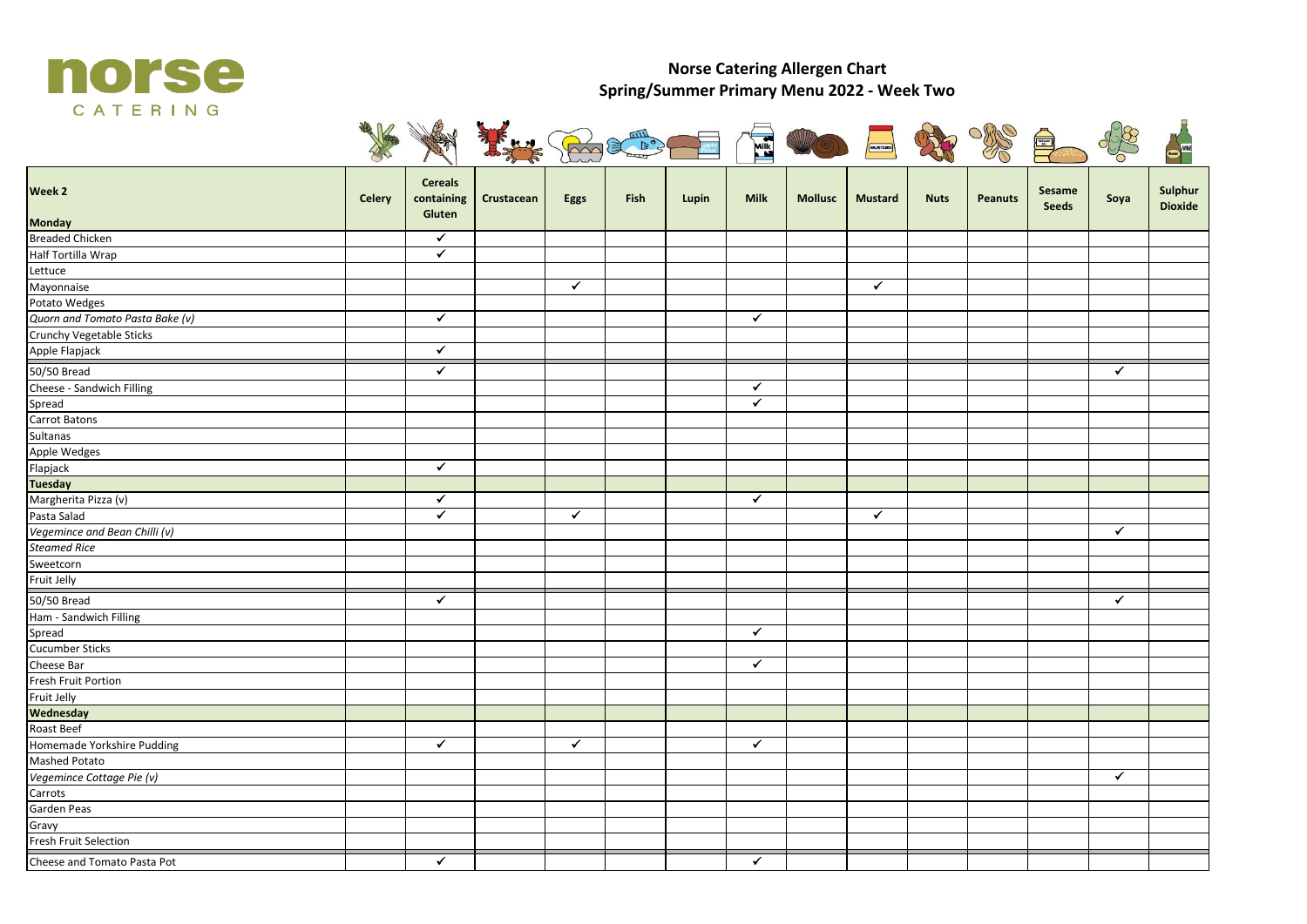| <b>Cucumber Sticks</b>          |                      |              |              |              |  |  |   |  |
|---------------------------------|----------------------|--------------|--------------|--------------|--|--|---|--|
| Sultanas                        |                      |              |              |              |  |  |   |  |
| Fresh Fruit Portion             |                      |              |              |              |  |  |   |  |
| Fruit Yoghurt                   |                      |              |              | $\checkmark$ |  |  |   |  |
| <b>Thursday</b>                 |                      |              |              |              |  |  |   |  |
| Chicken Curry                   |                      |              |              | $\checkmark$ |  |  |   |  |
| <b>Steamed Rice</b>             |                      |              |              |              |  |  |   |  |
| Italian Bean Bake (v)           |                      |              |              | $\checkmark$ |  |  |   |  |
| Broccoli                        |                      |              |              |              |  |  |   |  |
| <b>Herby Bread</b>              | $\checkmark$         |              |              |              |  |  |   |  |
| Summer Berry Muffin             | ✓                    | $\checkmark$ |              | ✓            |  |  |   |  |
| 50/50 Bread                     | ✓                    |              |              |              |  |  | ✓ |  |
| Egg Mayonnaise                  |                      | $\checkmark$ |              | $\checkmark$ |  |  |   |  |
| Spread                          |                      |              |              | $\checkmark$ |  |  |   |  |
| Carrot Batons                   |                      |              |              |              |  |  |   |  |
| Pizza Finger                    | $\blacktriangledown$ |              |              | $\checkmark$ |  |  |   |  |
| Orange Wedges                   |                      |              |              |              |  |  |   |  |
| Summer Berry Muffin             | $\checkmark$         | $\checkmark$ |              |              |  |  |   |  |
| Friday                          |                      |              |              |              |  |  |   |  |
| <b>Breaded Fish Fingers</b>     | $\checkmark$         |              | $\checkmark$ |              |  |  |   |  |
| Cheese, Onion Pastry Parcel (v) | $\checkmark$         |              |              | $\checkmark$ |  |  |   |  |
| Chips                           |                      |              |              |              |  |  |   |  |
| Garden Peas                     |                      |              |              |              |  |  |   |  |
| <b>Baked Beans</b>              |                      |              |              |              |  |  |   |  |
| Cocoa Shortbread                | $\checkmark$         |              |              |              |  |  |   |  |
| Melon Wedge                     |                      |              |              |              |  |  |   |  |
| <b>Bread Roll</b>               | $\checkmark$         |              |              |              |  |  |   |  |
| Ham - Sandwich Filling          |                      |              |              |              |  |  |   |  |
| Spread                          |                      |              |              | $\checkmark$ |  |  |   |  |
| Cucumber Sticks                 |                      |              |              |              |  |  |   |  |
| Sultanas                        |                      |              |              |              |  |  |   |  |
| Melon Wedge                     |                      |              |              |              |  |  |   |  |
| Cocoa Shortbread                | $\checkmark$         |              |              |              |  |  |   |  |

**Norse kitchens are nut-free environments and every precaution is taken to eliminate the likelihood of cross-contamination of allergens within school kitchens, we are** 

**unable to guarantee a one hundred percent allergen free environment**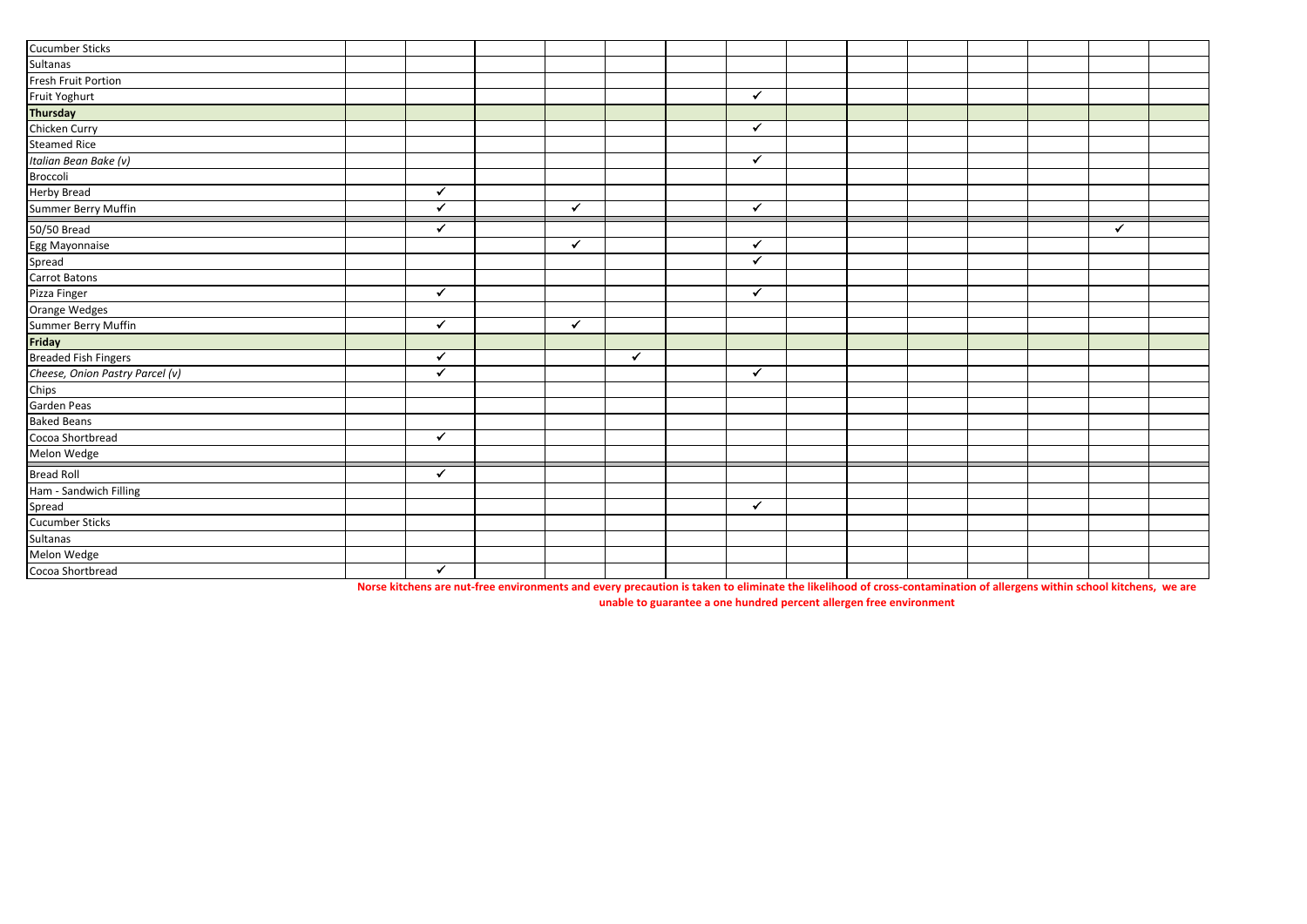

## **Norse Catering Allergen Chart Spring/Summer Primary Menu 2022 - Week Three**



| Week 3                      | Celery | <b>Cereals</b><br>containing<br>Gluten | Crustacean | Eggs         | Fish | Lupin | <b>Milk</b>             | <b>Mollusc</b> | <b>Mustard</b> | <b>Nuts</b> | <b>Peanuts</b> | Sesame<br><b>Seeds</b> | Soya         | Sulphur<br><b>Dioxide</b> |
|-----------------------------|--------|----------------------------------------|------------|--------------|------|-------|-------------------------|----------------|----------------|-------------|----------------|------------------------|--------------|---------------------------|
| <b>Monday</b>               |        |                                        |            |              |      |       |                         |                |                |             |                |                        |              |                           |
| Pork Sausages               |        | $\checkmark$                           |            |              |      |       |                         |                |                |             |                |                        |              | $\checkmark$              |
| Vegetarian Sausage (v)      |        | $\overline{\checkmark}$                |            |              |      |       |                         |                |                |             |                |                        |              |                           |
| <b>Baked Beans</b>          |        |                                        |            |              |      |       |                         |                |                |             |                |                        |              |                           |
| Omelette                    |        |                                        |            | $\checkmark$ |      |       | $\checkmark$            |                |                |             |                |                        |              |                           |
| Hash Browns                 |        |                                        |            |              |      |       |                         |                |                |             |                |                        |              |                           |
| Iced Lemon Cupcake          |        | $\checkmark$                           |            | $\checkmark$ |      |       |                         |                |                |             |                |                        |              |                           |
| 50/50 Bread                 |        | $\overline{\checkmark}$                |            |              |      |       |                         |                |                |             |                |                        | $\checkmark$ |                           |
| Cheese - Sandwich Filling   |        |                                        |            |              |      |       | $\checkmark$            |                |                |             |                |                        |              |                           |
| Spread                      |        |                                        |            |              |      |       | $\overline{\checkmark}$ |                |                |             |                |                        |              |                           |
| Carrot Batons               |        |                                        |            |              |      |       |                         |                |                |             |                |                        |              |                           |
| Sultanas                    |        |                                        |            |              |      |       |                         |                |                |             |                |                        |              |                           |
| Fresh Fruit Portion         |        |                                        |            |              |      |       |                         |                |                |             |                |                        |              |                           |
| Iced Lemon Cupcake          |        | $\blacktriangledown$                   |            | $\checkmark$ |      |       |                         |                |                |             |                |                        |              |                           |
| Tuesday                     |        |                                        |            |              |      |       |                         |                |                |             |                |                        |              |                           |
| Mac 'n' Cheese (v)          |        | $\checkmark$                           |            |              |      |       | $\checkmark$            |                |                |             |                |                        |              |                           |
| <b>BBQ Quorn (v)</b>        |        | $\blacktriangledown$                   |            |              |      |       |                         |                |                |             |                |                        |              |                           |
| Hald Tortilla Wrap          |        | $\overline{\checkmark}$                |            |              |      |       |                         |                |                |             |                |                        |              |                           |
| Potato Wedges               |        |                                        |            |              |      |       |                         |                |                |             |                |                        |              |                           |
| <b>Mixed Vegetables</b>     |        |                                        |            |              |      |       |                         |                |                |             |                |                        |              |                           |
| Fresh Fruit Selection       |        |                                        |            |              |      |       |                         |                |                |             |                |                        |              |                           |
| 50/50 Bread                 |        | $\overline{\checkmark}$                |            |              |      |       |                         |                |                |             |                |                        | $\checkmark$ |                           |
| Ham - Sandwich Filling      |        |                                        |            |              |      |       |                         |                |                |             |                |                        |              |                           |
| Spread                      |        |                                        |            |              |      |       | $\checkmark$            |                |                |             |                |                        |              |                           |
| <b>Cucumber Sticks</b>      |        |                                        |            |              |      |       |                         |                |                |             |                |                        |              |                           |
| Pizza Finger                |        | $\checkmark$                           |            |              |      |       | $\checkmark$            |                |                |             |                |                        |              |                           |
| Fresh Fruit Portion         |        |                                        |            |              |      |       |                         |                |                |             |                |                        |              |                           |
| Fruit Yoghurt               |        |                                        |            |              |      |       | $\checkmark$            |                |                |             |                |                        |              |                           |
| Wednesday                   |        |                                        |            |              |      |       |                         |                |                |             |                |                        |              |                           |
| Roast Chicken               |        |                                        |            |              |      |       |                         |                |                |             |                |                        |              |                           |
| Stuffing                    |        | $\checkmark$                           |            |              |      |       |                         |                |                |             |                |                        |              |                           |
| Vegetarian Roast (v)        |        |                                        |            | $\checkmark$ |      |       | $\blacktriangledown$    |                |                |             |                |                        |              |                           |
| <b>Mashed Potato</b>        |        |                                        |            |              |      |       |                         |                |                |             |                |                        |              |                           |
| <b>Spring Greens</b>        |        |                                        |            |              |      |       |                         |                |                |             |                |                        |              |                           |
| Carrots                     |        |                                        |            |              |      |       |                         |                |                |             |                |                        |              |                           |
| Gravy                       |        |                                        |            |              |      |       |                         |                |                |             |                |                        |              |                           |
| Marble Cake                 |        | $\checkmark$                           |            | $\checkmark$ |      |       |                         |                |                |             |                |                        |              |                           |
| Cheese and Tomato Pasta Pot |        | $\overline{\checkmark}$                |            |              |      |       | $\blacktriangledown$    |                |                |             |                |                        |              |                           |
| <b>Cucumber Sticks</b>      |        |                                        |            |              |      |       |                         |                |                |             |                |                        |              |                           |
| Sultanas                    |        |                                        |            |              |      |       |                         |                |                |             |                |                        |              |                           |